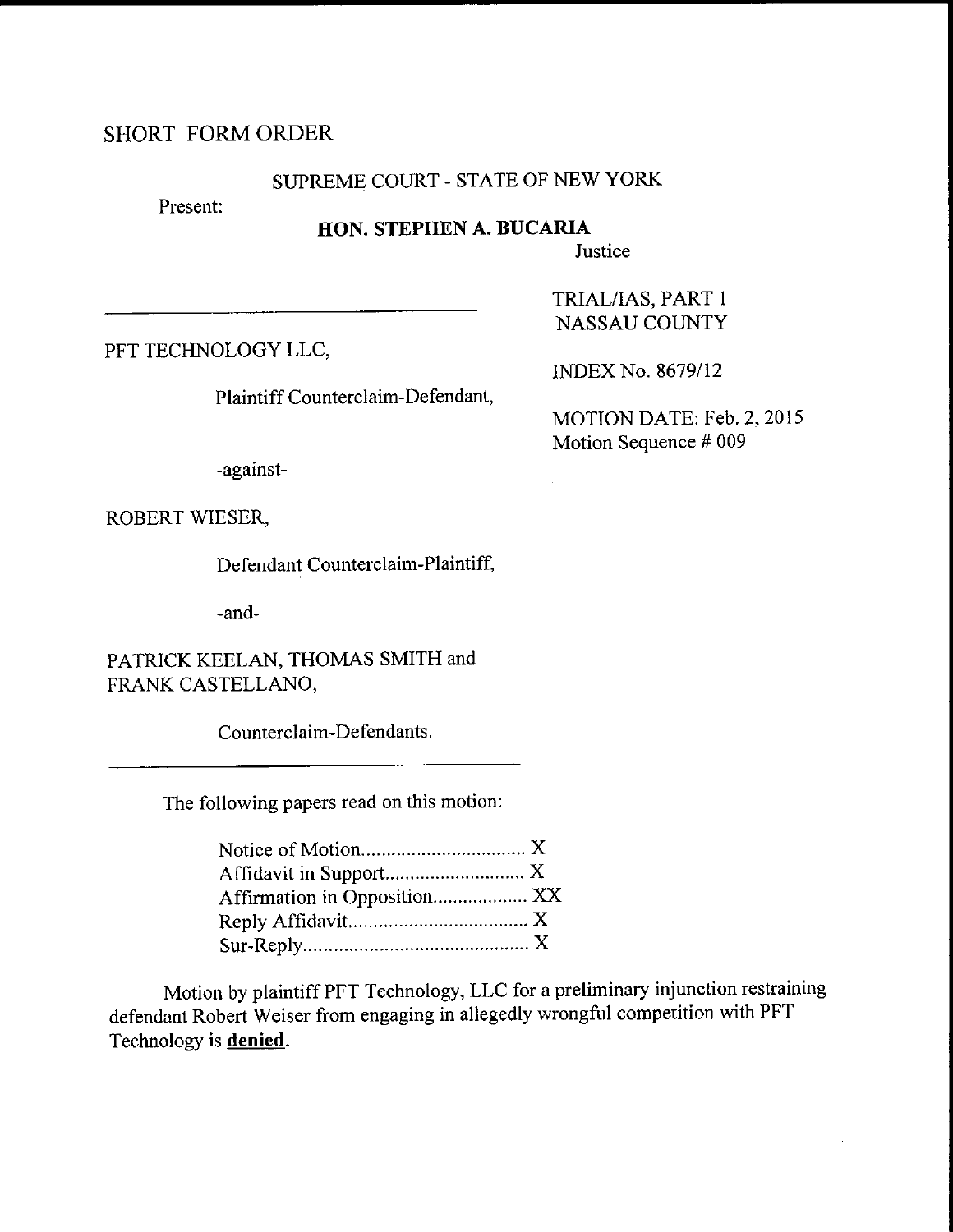# PFT TECHNOLOGY LLC v WIESER, et al lndex no. 8679/12

This is a special proceeding for judicial dissolution of a limited liability company. Plaintiff PFT Technology, LLC is engaged in the business of detecting gas and fluid leaks in power networks for public utilities. Defendant Robert Weiser is a founder and 25 % member of PFT. PFT uses highly specialized instruments to detect the gas and fluid leads, which Wieser claims to have built and designed . Counterclaim defendants Patrick Keelan, Thomas Smith, and Frank Castellano are the other 25 % members of the company.

During 2011, a dispute arose between Weiser and the other members of PFT concerning his salary and equity distributions as compared to those of the other members. The majority members initially tried to remove Wiser for cause and then offered to buy out his interest. On July 10, 2012, PFT commenced this proceeding seeking dissolution of the company on the ground that it is not reasonably practicable to carry on the business in conformity with the articles of organization or operating agreement. PFT also asserts warious breach of fiduciary duty claims against Weiser, alleging that he used his company exponsibilities to PFT, and rendered credit card for personal expenses, abandoned his responsibilities to PFT, and rendered certain of the company's instruments non-operational.

In his answer, Weiser asserts various counterclaims for breach of fiduciary duty against the individual counterclaim defendants. Weiser alleges that the individual counterclaim defendants breached PFT's operating agreement by paying themselves unauthorized salaries and failing to pay him his share of the income distributions. Weiser further alleges that the individual counterclaim defendants converted the "intellectual property" associated with machinery and equipment which Weiser fabricated for the company.

By order dated May 21, 2014, the court determined that the valuation date was July 9, 2012, the day prior to the commencement of the dissolution proceeding. By order dated November 6, 2014, plaintiff's motion for an order directing Wieser to return certain parts and equipment was granted to the extent of ordering a hearing as to whether plaintiff had a superior possessory right to the parts and equipment, to be held in conjunction with the valuation hearing.

By notice of motion dated January 13, 2015, plaintiff moves for a preliminary injunction restraining Wieser from engaging in allegedly wrongful competition with PFT Technology. PFT's amended operating agreement provides that, "Until the time that the Company is terminated and dissolved pursuant to the terms of this agreement, the members shall not, directly or indirectly, engage in any business activity directly or indirectly in competition with the business of the company...." In opposition, Wieser denies that he is competing with PFT Technology.